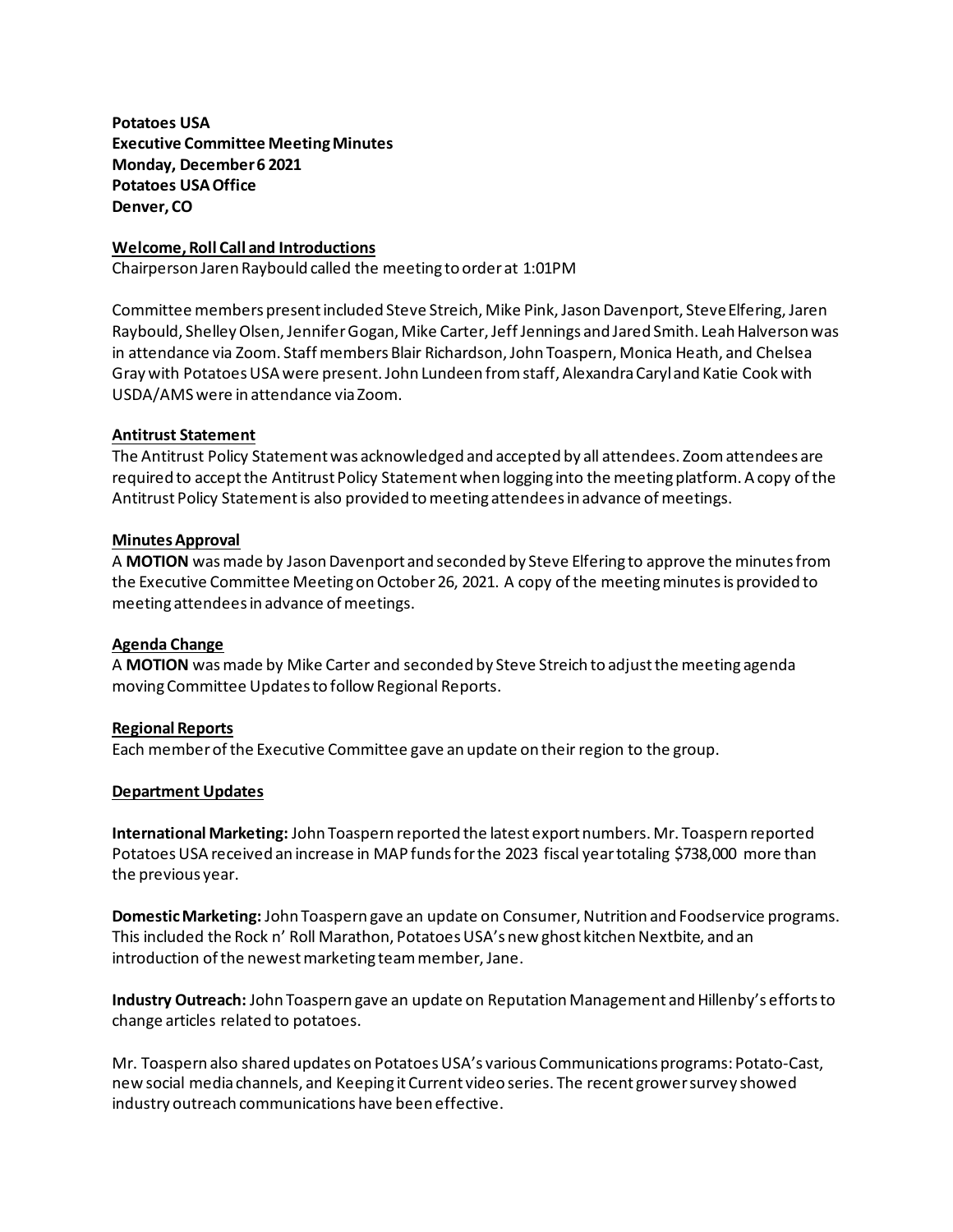**Research:** John Lundeen gave an update on the 3 major Research programs; NFPT, NCP and PRAC including upcoming meeting dates for each. Mr. Lundeen reported an award of \$250,000 from USDA to match funds from the NFPT program for a research study on starch.

**Finance and Policy:** Monica Heath shared the results of the FAS audit, USDA Management review and KC&E audit. Ms. Heath also shared the current new building budget and spend.

## **CEO Report**

Blair Richardson reviewed the meeting schedules for the December Planning meetings taking place 12/6/2021-12/7/2021

Mr. Richardson also shared some of the upcoming Industry meetings and events:

# **Previous and Recent Industry Events:**

Nov 1-4 Washington/Oregon Grower Outreach Nov 8 PMANA – Virtual Nov 9-11 Montana Seed Seminar – Missoula, MT Nov 26-30 Interpom/Belgapom – Belgium

# Dec 6-8 Board Meetings – Denver

# **Future Industry Meetings and Events:**

| Jan 2-7           | POTATO EXPO - Anaheim, CA  |                    |
|-------------------|----------------------------|--------------------|
| Jan 18-20         | Idaho Potato School        | Pocatello, ID      |
| Jan 25-27         | WA/OR Annual Conf          | Pasco, WA          |
| Feb 1-3           | So. Rocky Mtn Conf         | Monte Vista, CO    |
| $Feb1-3$          | Mid-Atlantic F&V Conf      | Hershey, PA        |
| $Feb2-4$          | Michigan Winter Conf       | Grand Rapids, MI   |
| Feb 8-10          | <b>Wisconsin Grower Ed</b> | Stephens Point, WI |
| Feb 15-17         | NPPGA Conf                 | Grand Forks, ND    |
| Feb 28-Mar 3      | NPC Fly-In                 | Washington, DC     |
| Feb <sub>28</sub> | Minnesota Area 2 Mtg       |                    |
| Mar 7-10          | Potatoes USA Mtg           | Denver             |
|                   |                            |                    |

## **Tentative**

- Southeast Outreach
	- o North Carolina Annual Meeting May 15-16 Elizabeth City, VA
	- o Executive Committee Meeting Thursday, May 12
		- Attend NC Grower Events
		- **Host Dinner for growers in Virginia**
		- **Field/Farm Tour**

**New Office Building Update –** Mr. Richardson provided an update on the new Potatoes USA office and noted the project is under budget.

**Potatoes USA Board Structure –** Blair Richardson provided a summary of the suggested board restructure plan to the Executive Committee. A **MOTION**was made by Shelley Olsen and seconded by